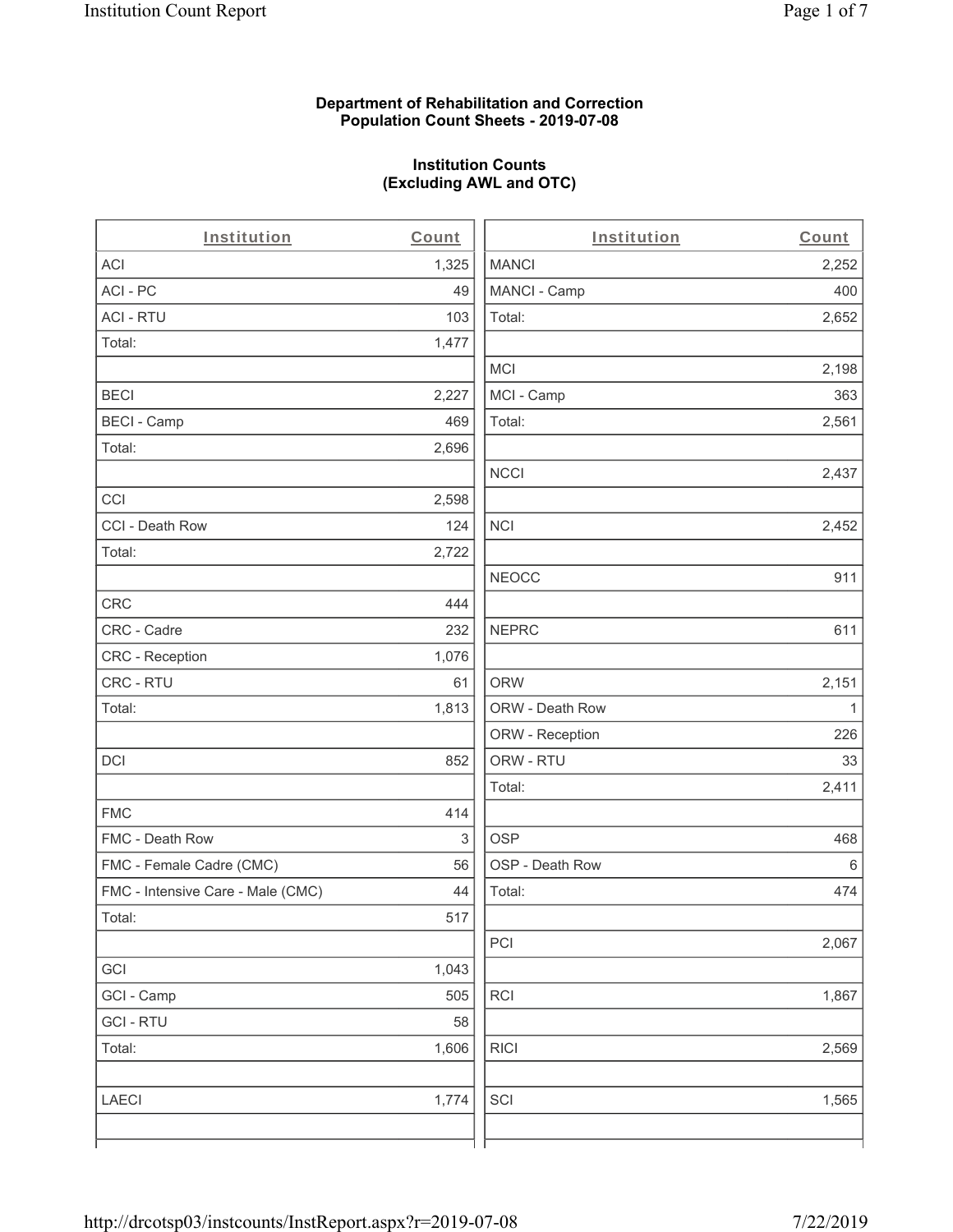| LECI                     | 2,052 | <b>SOCF</b>      | 1,224                              |
|--------------------------|-------|------------------|------------------------------------|
| LECI - Camp              | 185   | SOCF - RTU       | 77                                 |
| Total:                   | 2,237 | Total:           | 1,301                              |
| LOCI                     | 2,247 | <b>TCI</b>       | 892                                |
|                          |       | TCI - Camp       | 434                                |
| LORCI                    | 214   | Total:           | 1,326                              |
| LORCI - Cadre            | 133   |                  |                                    |
| <b>LORCI - Reception</b> | 1,094 | <b>TOCI</b>      | 753                                |
| Total:                   | 1,441 | <b>TOCI - PC</b> | 88                                 |
|                          |       | Total:           | 841                                |
| <b>MACI</b>              | 1,029 |                  |                                    |
| MACI - Minimum           | 1,236 | <b>WCI</b>       | 1,322                              |
| Total:                   | 2,265 | WCI - RTU        | 30                                 |
|                          |       | Total:           | 1,352                              |
|                          |       |                  | <b>Total Population:</b><br>49,044 |

\* The Total Population includes 30 Offenders with Reason Codes 30 & 31. \*\* The Total Population includes 36 Offenders with Reason Code 0A.

## **Male Population by Security Level (Include AWL and Exclude OTC)**

| Security Level         |                   | <b>Body</b> | AWL            | (-OTC) | Total  |
|------------------------|-------------------|-------------|----------------|--------|--------|
| <b>Total Level E</b>   |                   | 1,028       | 5              | 5      | 1,028  |
| <b>Total Level 4</b>   |                   | 1,685       | 15             | 13     | 1,687  |
| Total Level 3          |                   | 11,856      | 174            | 149    | 11,881 |
| Total Level 2          |                   | 16,720      | 179            | 133    | 16,766 |
| Total Level 1          |                   | 13,600      | 149            | 81     | 13,668 |
| <b>Total Death Row</b> |                   | 135         | $\overline{2}$ | 2      | 135    |
|                        | <b>Total Male</b> | 45,024      | 524            | 383    | 45,165 |

#### **Female Population by Institution (Include AWL and Exclude OTC)**

| Institution              | <b>Body</b> | AWL |    | Total |
|--------------------------|-------------|-----|----|-------|
| <b>DCI</b>               | 852         | 12  | 8  | 856   |
| <b>FMC</b>               | 18          |     |    | 18    |
| FMC - Female Cadre (CMC) | 56          |     |    | 56    |
| <b>NEPRC</b>             | 611         | 9   | 5  | 615   |
| <b>ORW</b>               | 2,150       | 37  | 19 | 2,168 |
| <b>ORW - Death Row</b>   |             |     |    |       |
|                          |             |     |    |       |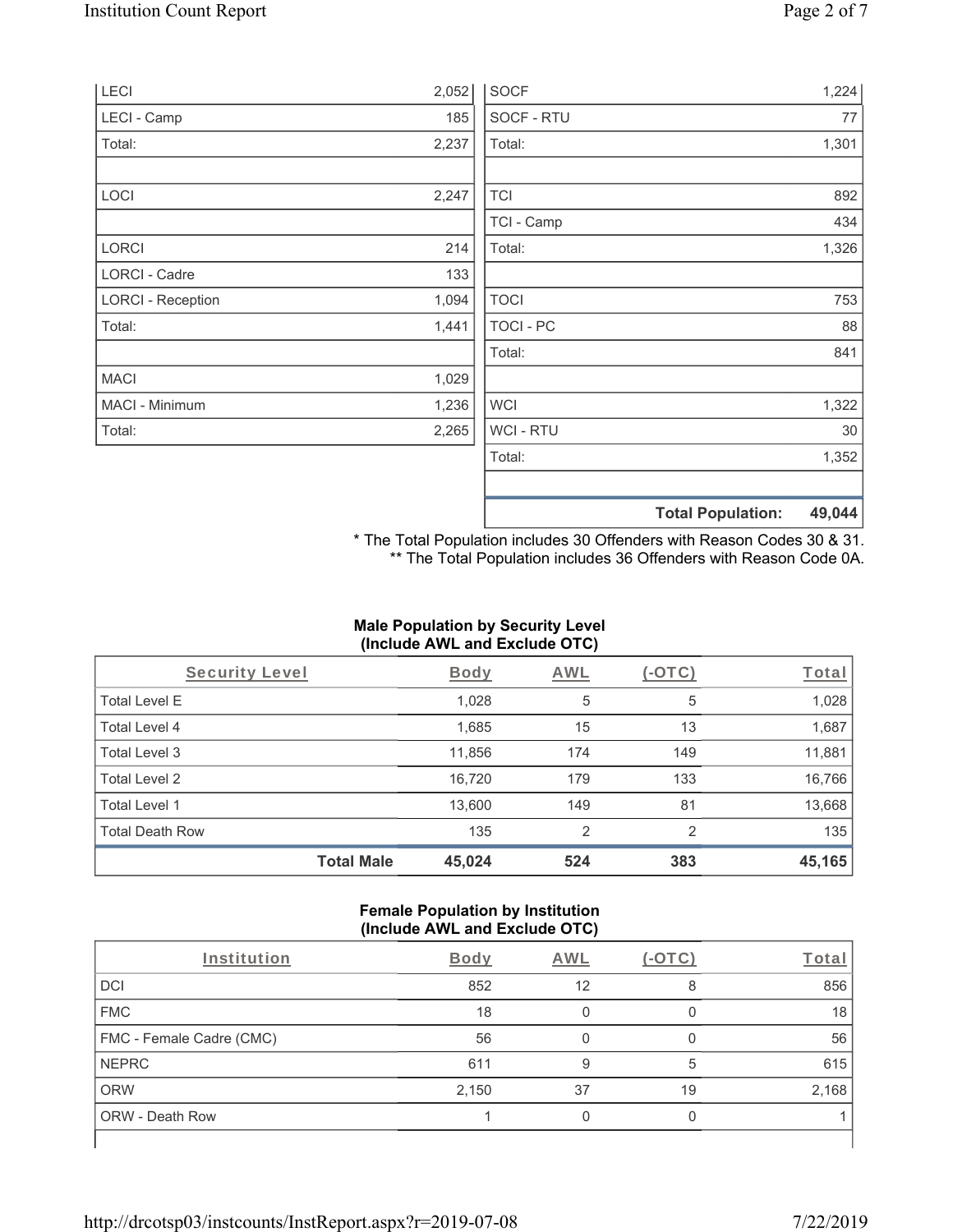| <b>ORW</b> - Reception |                          | 226    |     |     | 228    |
|------------------------|--------------------------|--------|-----|-----|--------|
| ORW - RTU              |                          | 33     |     |     | 33     |
|                        | <b>Total Female</b>      | 3.947  | 65  | 37  | 3,975  |
|                        |                          |        |     |     |        |
|                        | <b>Total Population:</b> | 48,971 | 589 | 420 | 49,140 |

#### **Male Population by Institution: Security Level 5 and E (Include AWL and Exclude OTC)**

| Institution     | <b>Body</b>                   | <b>AWL</b>          | $($ -OTC $)$        | Total          |
|-----------------|-------------------------------|---------------------|---------------------|----------------|
| ACI             | 5                             | $\mathsf{O}\xspace$ | $\mathsf{O}\xspace$ | 5              |
| CRC             | 3                             | $\mathbf 0$         | $\mathsf{O}\xspace$ | 3              |
| CRC - Reception | $\sqrt{2}$                    | $\mathsf 0$         | $\mathbf 0$         | $\sqrt{2}$     |
| CRC - RTU       | $\overline{4}$                | $\mathsf{O}\xspace$ | $\mathsf 0$         | $\sqrt{4}$     |
| <b>FMC</b>      | 1                             | $\mathsf{O}\xspace$ | 0                   | 1              |
| LECI            | $\,6\,$                       | $\mathbf 0$         | $\mathbf 0$         | $\,6\,$        |
| LORCI           | $\overline{2}$                | $\mathbf 0$         | $\mathsf{O}\xspace$ | $\sqrt{2}$     |
| <b>MACI</b>     | 16                            | $\mathsf{O}\xspace$ | $\mathsf{O}\xspace$ | 16             |
| <b>MANCI</b>    | $\overline{2}$                | $\mathbf 0$         | $\mathsf{O}\xspace$ | $\sqrt{2}$     |
| <b>NEOCC</b>    | $\overline{2}$                | $\mathbf 0$         | $\mathsf 0$         | $\sqrt{2}$     |
| <b>OSP</b>      | 379                           | $\mathbf{1}$        | 1                   | 379            |
| RCI             | $\sqrt{3}$                    | $\mathbf 0$         | $\mathsf{O}\xspace$ | $\sqrt{3}$     |
| <b>SOCF</b>     | 467                           | $\sqrt{3}$          | $\,$ 3 $\,$         | 467            |
| <b>TCI</b>      | 3                             | $\mathbf 0$         | $\mathsf{O}\xspace$ | 3              |
| <b>TOCI</b>     | 102                           | $\mathbf 0$         | $\mathsf{O}\xspace$ | 102            |
| TOCI - PC       | $\overline{4}$                | $\mathbf 0$         | $\mathsf{O}\xspace$ | $\overline{4}$ |
| <b>WCI</b>      | 21                            | $\mathbf{1}$        | $\mathbf{1}$        | 21             |
| WCI - RTU       | $6\,$                         | $\mathbf 0$         | $\boldsymbol{0}$    | $6\,$          |
|                 | <b>Total Level 5</b><br>1,028 | 5                   | 5                   | 1,028          |

# **Male Population by Institution: Security Level 4 (Include AWL and Exclude OTC)**

| Institution                       | Body | AWL | $(-OTC)$ | Total |
|-----------------------------------|------|-----|----------|-------|
| ACI                               |      |     |          |       |
| CRC                               | 11   |     |          |       |
| CRC - Reception                   |      |     |          |       |
| CRC - RTU                         |      |     |          |       |
| <b>FMC</b>                        |      |     |          |       |
| FMC - Intensive Care - Male (CMC) |      |     |          |       |
| LECI                              |      |     |          |       |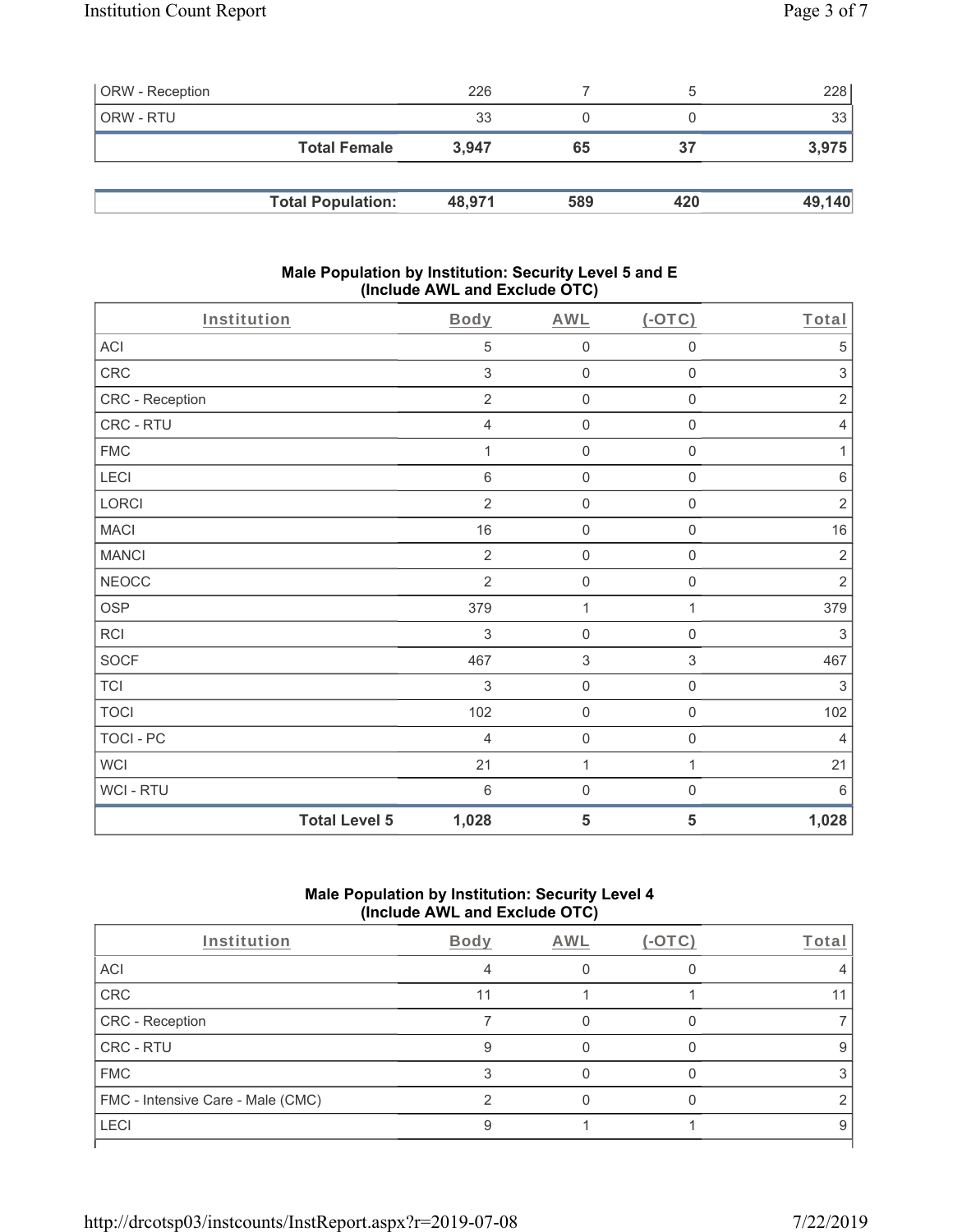| LOCI                     | $\mathbf 0$      | $\mathbf 5$         | 5              | $\mathsf{O}\xspace$ |
|--------------------------|------------------|---------------------|----------------|---------------------|
| LORCI                    | $\sqrt{5}$       | 0                   | $\mathbf 0$    | $\sqrt{5}$          |
| <b>LORCI - Reception</b> | 3                | $\boldsymbol{0}$    | 0              | $\,$ 3 $\,$         |
| <b>MACI</b>              | 21               | 1                   |                | 21                  |
| <b>MANCI</b>             | 38               | 1                   |                | 38                  |
| <b>NEOCC</b>             | 8                | 0                   | $\Omega$       | $\,8\,$             |
| <b>OSP</b>               | 67               |                     | 0              | 68                  |
| <b>RCI</b>               | $\overline{4}$   | $\boldsymbol{0}$    | $\mathbf 0$    | 4                   |
| <b>SOCF</b>              | 738              | 5                   | 4              | 739                 |
| SOCF - RTU               | 77               | $\mathsf{O}\xspace$ | $\mathbf 0$    | 77                  |
| <b>TCI</b>               | $\boldsymbol{9}$ | $\mathbf 0$         | $\mathbf 0$    | $\boldsymbol{9}$    |
| <b>TOCI</b>              | 642              | 0                   | $\Omega$       | 642                 |
| TOCI - PC                | 18               | $\mathsf{O}\xspace$ | 0              | 18                  |
| <b>WCI</b>               | 5                | $\mathbf 0$         | $\overline{0}$ | 5                   |
| WCI - RTU                | 5                | 0                   | $\Omega$       | 5                   |
| <b>Total Level 4</b>     | 1,685            | 15                  | 13             | 1,687               |

### **Male Population by Institution: Security Level 3 (Include AWL and Exclude OTC)**

| Institution                       | Body           | <b>AWL</b>          | $($ -OTC $)$        | Total          |
|-----------------------------------|----------------|---------------------|---------------------|----------------|
| <b>ACI</b>                        | 20             | $\boldsymbol{0}$    | $\boldsymbol{0}$    | 20             |
| ACI-PC                            | $10$           | $\mathsf 0$         | $\mathsf{O}\xspace$ | 10             |
| <b>BECI</b>                       | 1              | $\mathbf 0$         | $\boldsymbol{0}$    | 1              |
| CCI                               | 3              | $\mathbf 0$         | $\mathbf 0$         | $\mathfrak{Z}$ |
| CRC                               | 272            | 10                  | 10                  | 272            |
| CRC - Cadre                       | 94             | $\mathbf 0$         | $\mathsf{O}\xspace$ | 94             |
| CRC - Reception                   | 755            | 18                  | 17                  | 756            |
| CRC - RTU                         | 46             | $\mathbf 0$         | $\mathbf 0$         | 46             |
| <b>FMC</b>                        | 8              | $\mathbf{1}$        | $\mathbf 0$         | $9$            |
| FMC - Intensive Care - Male (CMC) | 5              | $\mathbf 0$         | $\mathbf 0$         | 5              |
| <b>GCI-RTU</b>                    | 1              | $\mathsf{O}\xspace$ | $\boldsymbol{0}$    | 1              |
| <b>LAECI</b>                      | $\overline{7}$ | $\mathbf 0$         | $\mathbf 0$         | $\overline{7}$ |
| <b>LECI</b>                       | 1,979          | 16                  | 12                  | 1,983          |
| LOCI                              | 10             | $\mathbf 0$         | $\mathbf 0$         | 10             |
| <b>LORCI</b>                      | 55             | 60                  | 53                  | 62             |
| <b>LORCI - Cadre</b>              | 5              | $\mathbf 0$         | 0                   | 5              |
| <b>LORCI - Reception</b>          | 697            | $\mathbf 0$         | $\mathsf{O}\xspace$ | 697            |
| <b>MACI</b>                       | 881            | 5                   | $\overline{4}$      | 882            |
| <b>MANCI</b>                      | 2,186          | 23                  | 22                  | 2,187          |
| MCI                               | 1              | $\mathsf{O}\xspace$ | $\boldsymbol{0}$    | 1              |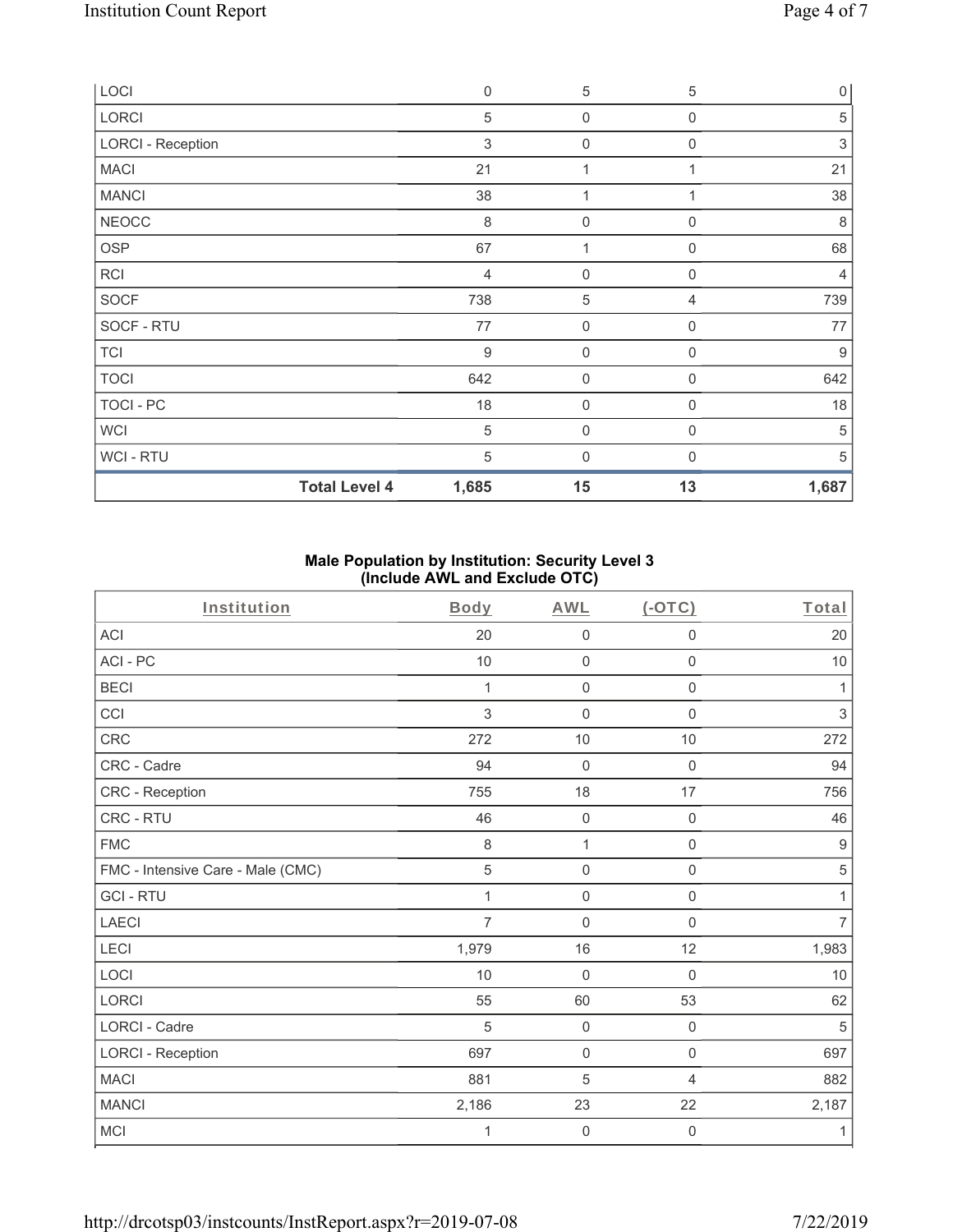| <b>NCCI</b>    |                      | $\sqrt{5}$     | $\boldsymbol{0}$          | $\mathbf 0$    | $\,$ 5 $\,$    |
|----------------|----------------------|----------------|---------------------------|----------------|----------------|
| <b>NCI</b>     |                      | $\overline{4}$ | $\mathsf{O}\xspace$       | $\mathbf 0$    | $\overline{4}$ |
| <b>NEOCC</b>   |                      | 896            | 6                         | 6              | 896            |
| <b>OSP</b>     |                      | 1              | $\boldsymbol{0}$          | $\mathbf 0$    |                |
| PCI            |                      | 36             | 4                         |                | 39             |
| <b>RCI</b>     |                      | 1,655          | 12                        | $9\,$          | 1,658          |
| <b>RICI</b>    |                      | $\overline{2}$ |                           |                | $\overline{2}$ |
| SCI            |                      | 5              | $\mathsf{O}\xspace$       | $\mathbf 0$    | $\sqrt{5}$     |
| <b>SOCF</b>    |                      | 18             | 0                         | $\Omega$       | 18             |
| <b>TCI</b>     |                      | 832            | $\ensuremath{\mathsf{3}}$ | $\overline{2}$ | 833            |
| TCI - Camp     |                      | 1              | $\mathsf{O}\xspace$       | $\mathbf 0$    | 1              |
| <b>TOCI</b>    |                      | 8              | $\boldsymbol{0}$          | $\mathbf 0$    | 8              |
| TOCI - PC      |                      | 66             | $\mathsf{O}\xspace$       | 0              | 66             |
| <b>WCI</b>     |                      | 1,275          | 14                        | 12             | 1,277          |
| <b>WCI-RTU</b> |                      | 16             | $\overline{1}$            | $\Omega$       | 17             |
|                | <b>Total Level 3</b> | 11,856         | 174                       | 149            | 11,881         |

### **Male Population by Institution: Security Level 2 (Include AWL and Exclude OTC)**

| Institution                       | <b>Body</b>      | <b>AWL</b>       | $(-OTC)$                  | Total          |
|-----------------------------------|------------------|------------------|---------------------------|----------------|
| <b>ACI</b>                        | 744              | $\overline{4}$   | $\ensuremath{\mathsf{3}}$ | 745            |
| ACI-PC                            | 28               | 1                | $\mathbf 0$               | 29             |
| <b>ACI - RTU</b>                  | 74               | 1                | 1                         | 74             |
| <b>BECI</b>                       | 1,591            | 13               | $\,8\,$                   | 1,596          |
| CCI                               | 2,023            | 13               | $\boldsymbol{9}$          | 2,027          |
| CRC                               | 72               | $\overline{4}$   | $\overline{4}$            | 72             |
| CRC - Cadre                       | 138              | $\mathbf 0$      | $\boldsymbol{0}$          | 138            |
| CRC - Reception                   | 188              | 5                | 5                         | 188            |
| CRC - RTU                         | $\overline{2}$   | $\mathbf 0$      | $\boldsymbol{0}$          | $\overline{2}$ |
| <b>FMC</b>                        | $\boldsymbol{9}$ | $\mathbf{1}$     | $\mathsf{O}\xspace$       | $10$           |
| FMC - Intensive Care - Male (CMC) | 10               | $\mathbf 0$      | $\mathbf 0$               | $10$           |
| GCI                               | 401              | $\overline{2}$   | $\mathbf{1}$              | 402            |
| GCI - Camp                        | 1                | $\mathbf 0$      | $\mathsf{O}\xspace$       | 1              |
| <b>GCI-RTU</b>                    | 43               | $\mathbf 0$      | $\mathsf{O}\xspace$       | 43             |
| <b>LAECI</b>                      | 1,173            | 25               | 20                        | 1,178          |
| LECI                              | 57               | $\boldsymbol{0}$ | $\mathsf{O}\xspace$       | 57             |
| LOCI                              | 1,311            | 5                | $\sqrt{5}$                | 1,311          |
| <b>LORCI</b>                      | 141              | 25               | 22                        | 144            |
| LORCI - Cadre                     | 128              | $\mathbf 0$      | $\mathsf{O}\xspace$       | 128            |
| <b>LORCI - Reception</b>          | 301              | $\sqrt{2}$       | $\overline{2}$            | 301            |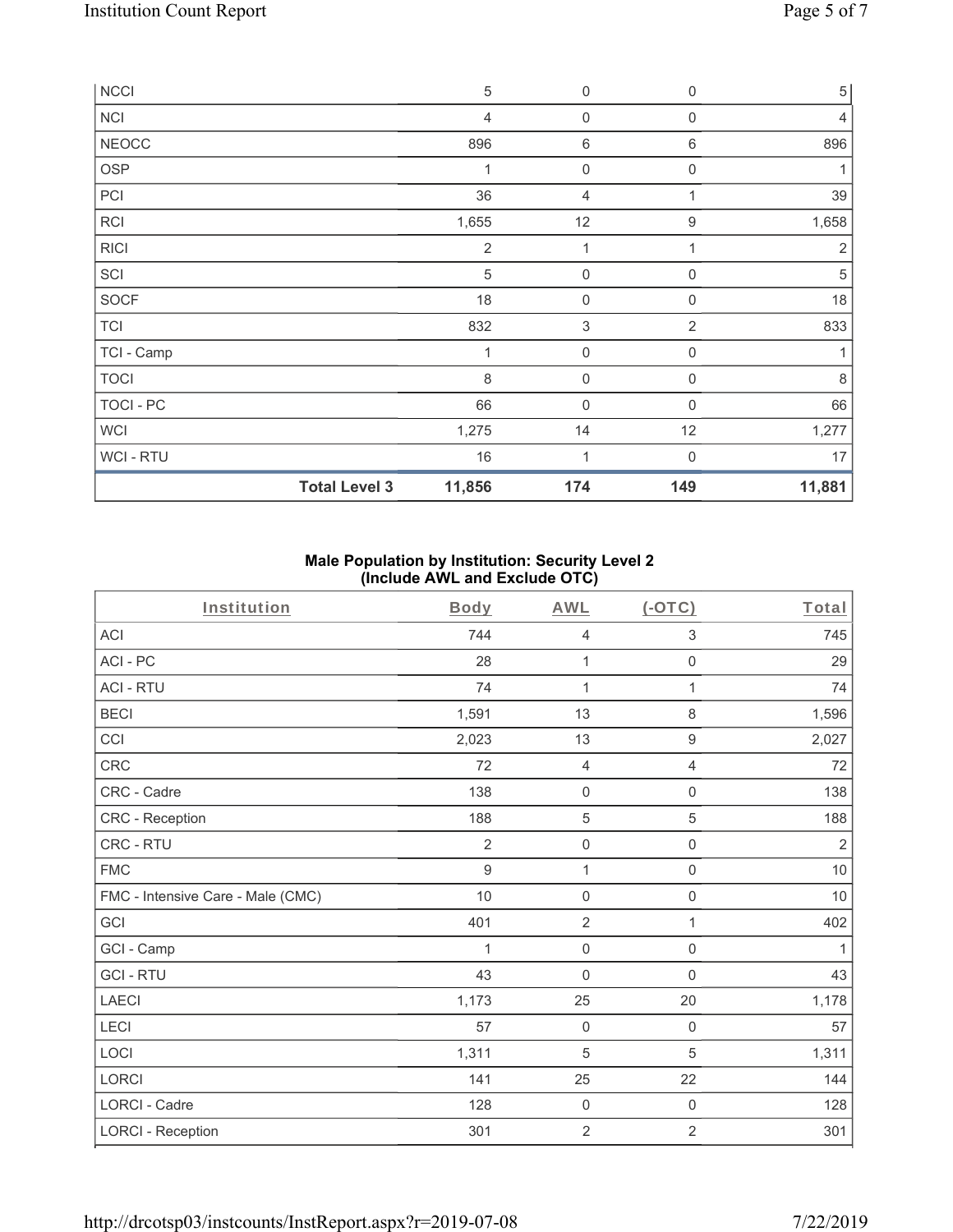| MACI         |                      | 111     | $\overline{2}$   |                  | 112    |
|--------------|----------------------|---------|------------------|------------------|--------|
| <b>MANCI</b> |                      | 1       | $\boldsymbol{0}$ | 0                |        |
| MCI          |                      | 1,682   | 11               | $\,6\,$          | 1,687  |
| MCI - Camp   |                      | 1       | $\mathbf 0$      | $\mathbf 0$      | 1      |
| <b>NCCI</b>  |                      | 1,185   | 9                | 7                | 1,187  |
| NCI          |                      | 1,625   | 13               | 13               | 1,625  |
| <b>NEOCC</b> |                      | 5       | $\mathbf 0$      | 0                | 5      |
| PCI          |                      | 946     | 11               | $\,6\,$          | 951    |
| RCI          |                      | 204     | 1                | 0                | 205    |
| <b>RICI</b>  |                      | 1,423   | 18               | 9                | 1,432  |
| SCI          |                      | 1,071   | 13               | 11               | 1,073  |
| SOCF         |                      | 1       | $\boldsymbol{0}$ | 0                |        |
| <b>TCI</b>   |                      | $\,8\,$ | $\mathbf 0$      | $\mathbf 0$      | 8      |
| <b>TOCI</b>  |                      | 1       | $\mathbf 0$      | $\boldsymbol{0}$ | 1      |
| WCI          |                      | 20      | 0                | 0                | 20     |
| WCI - RTU    |                      | 1       | $\mathbf 0$      | $\Omega$         | 1      |
|              | <b>Total Level 2</b> | 16,720  | 179              | 133              | 16,766 |

# **Male Population by Institution: Security Level 1 (Include AWL and Exclude OTC)**

| Institution                       | <b>Body</b> | <b>AWL</b>          | $($ -OTC $)$        | Total |
|-----------------------------------|-------------|---------------------|---------------------|-------|
| <b>ACI</b>                        | 552         | $\,$ 5 $\,$         | 0                   | 557   |
| ACI-PC                            | 11          | $\mathbf 0$         | 0                   | 11    |
| <b>ACI - RTU</b>                  | 29          | $\mathsf{O}\xspace$ | 0                   | 29    |
| <b>BECI</b>                       | 633         | $\overline{7}$      | 4                   | 636   |
| <b>BECI - Camp</b>                | 469         | $\overline{2}$      | 0                   | 471   |
| CCI                               | 571         | $\,$ 3 $\,$         | 0                   | 574   |
| CRC                               | 25          | 1                   | 1                   | 25    |
| CRC - Reception                   | 120         | $\overline{7}$      | 5                   | 122   |
| <b>FMC</b>                        | 375         | $\boldsymbol{9}$    | $\overline{4}$      | 380   |
| FMC - Intensive Care - Male (CMC) | 27          | $\mathsf{O}\xspace$ | $\mathsf{O}\xspace$ | 27    |
| GCI                               | 642         | $\overline{7}$      | $\,$ 3 $\,$         | 646   |
| GCI - Camp                        | 504         | $\mathbf 0$         | 0                   | 504   |
| <b>GCI-RTU</b>                    | 14          | $\mathsf{O}\xspace$ | 0                   | 14    |
| <b>LAECI</b>                      | 594         | $\boldsymbol{9}$    | 8                   | 595   |
| LECI                              | 1           | 1                   | 1                   | 1     |
| LECI - Camp                       | 185         | $\mathbf 0$         | $\mathbf 0$         | 185   |
| LOCI                              | 926         | 5                   | 3                   | 928   |
| LORCI                             | 11          | $10$                | 8                   | 13    |
| <b>LORCI - Reception</b>          | 93          | $\mathbf 0$         | 0                   | 93    |